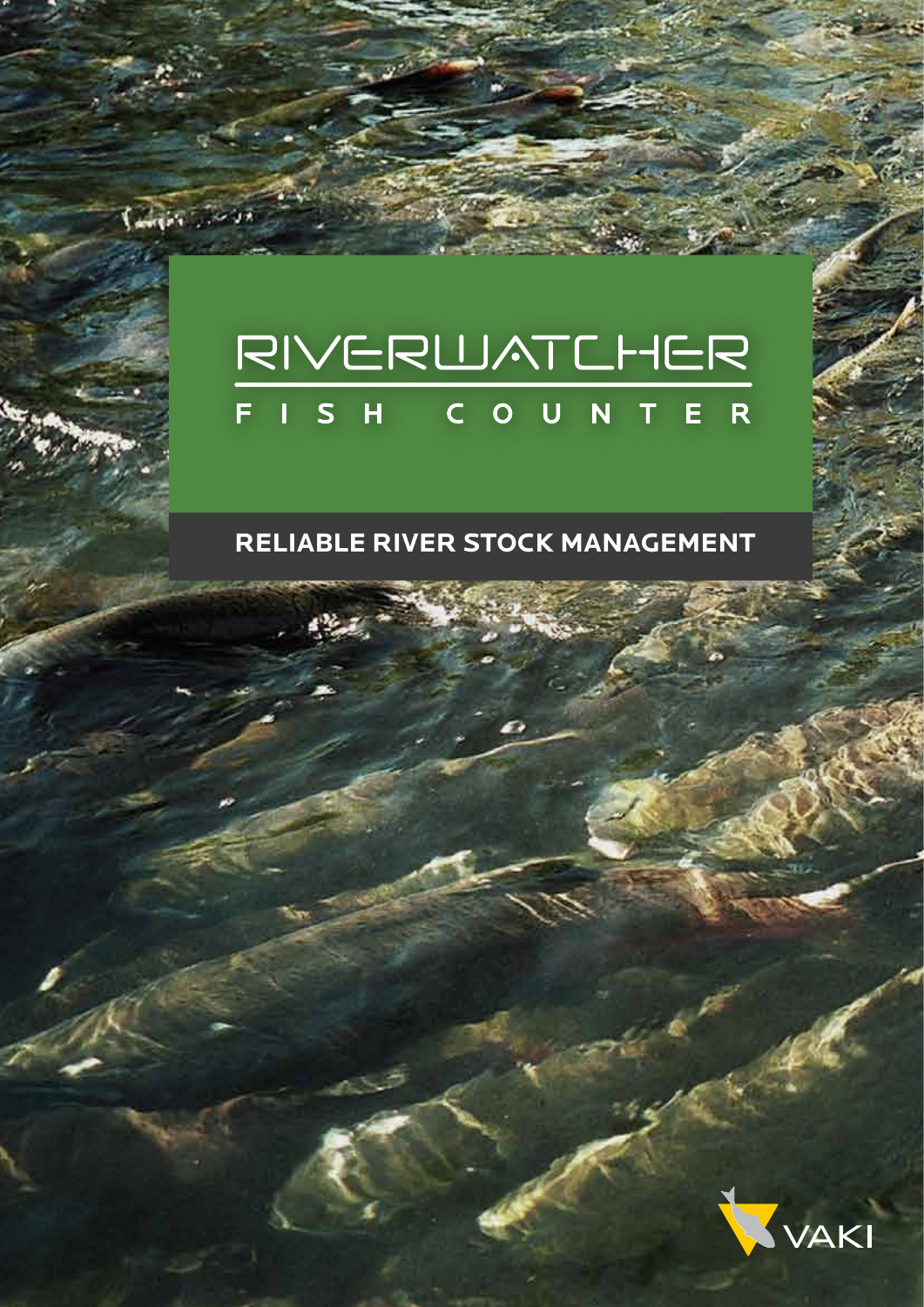#### RIVERWATCHER

## THE **RIVERWATCHER**

With over 25 years of development and research the Riverwatcher has a proven track record of reliability and accuracy. The Riverwatcher is in operation to monitor fish migration patterns in over 300 rivers world-wide in a wide variety of fish ladders, weirs and passes many in exposed conditions. Several different installations options are available to suit almost any river and location. The Riverwatcher can be custom made to fit special needs.



Find out how the Riverwatcher can help you.

## **ADVANTAGES**

- ш Comparison of catch figures and movement patterns of the fish to calculate the exploitation rate
- . Comparison of movement patterns of fish from one year to another
- **EXALUBIOUS EVALUATION** Of rearting and smolt releases
- **Assessment of the influence of different environmental factors**
- **Assessment of the efficiency of fish ladders**
- **Notable data for better fisheries management**



The Scanner is installed in fish ladders, pools, traps or similar places where all the fish in the river have to pass. It consists of two scanner plates (20 x 60 cm) inside a frame, the distance between them being from 10 to 45 cm. Inside the scanner, light diodes send infra-red light beams to receivers on the other side. When a fish swims through the net of light beams, the resulting silhouette image is used to count and estimate the weight of each fish. Each individual image is memorised in the control unit so that the counting can be verified afterwards.



The Control Unit receives the information from the scanner and stores it. It can be connected to a computer for processing the data as often as required. The temperature of the water is measured and the date and time of day that each fish passes the counter is also recorded. In this way their movement can be correlated with environmental factors. The power supply consists of solar panels and a deep cycle battery. The state of the state of the state of Power can be supplied from solar panels

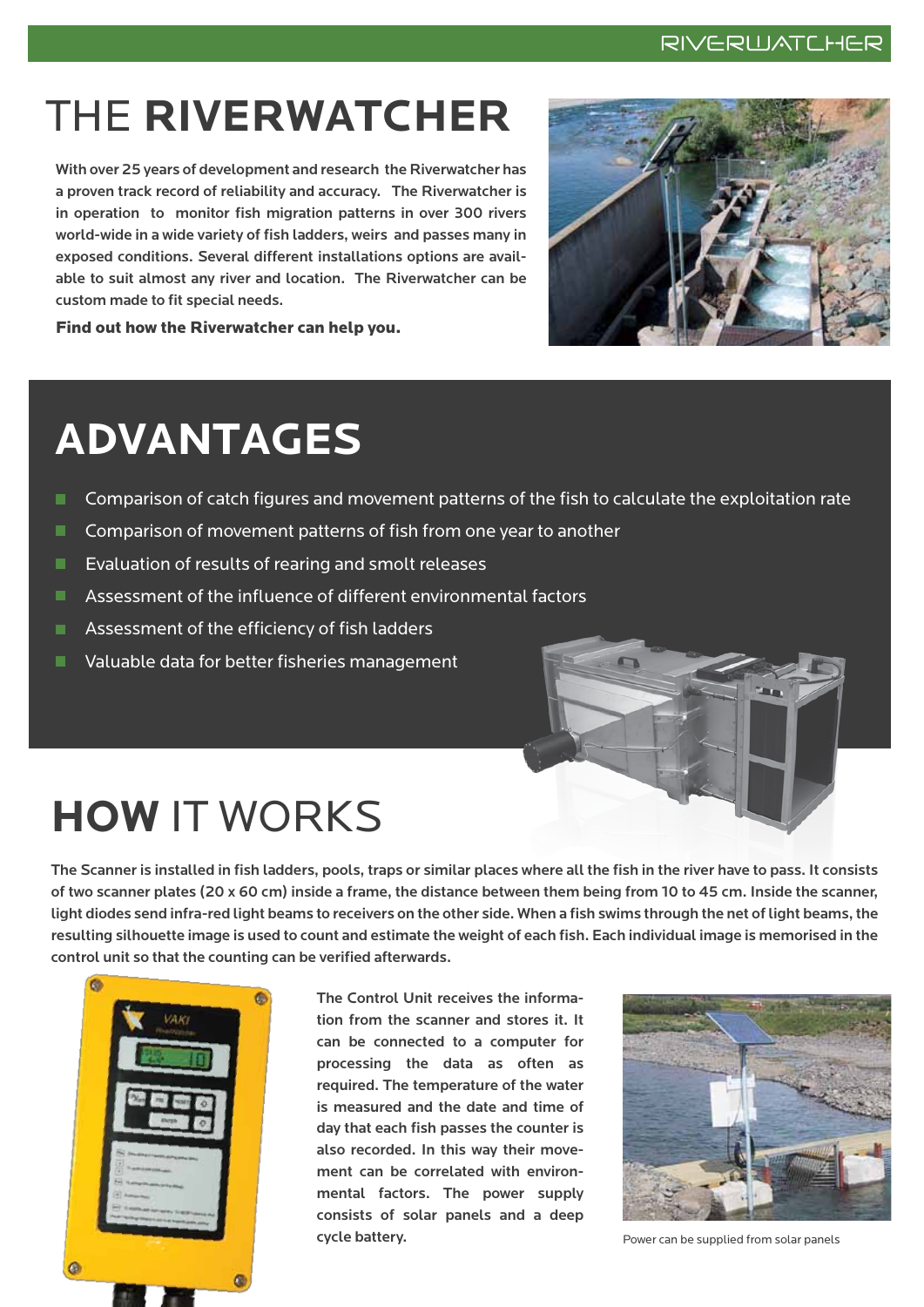



### SPECIAL **SOLUTIONS**

#### **MULTIPLE SCANNERS**

It is possible to connect several scanners together and monitor the migration in rivers that do not have fish way or ladder. A PC with a specially designed program is used to gather signals from all the scanners that are connected and store the data. With a modem connection it is possible to download the data at any time.



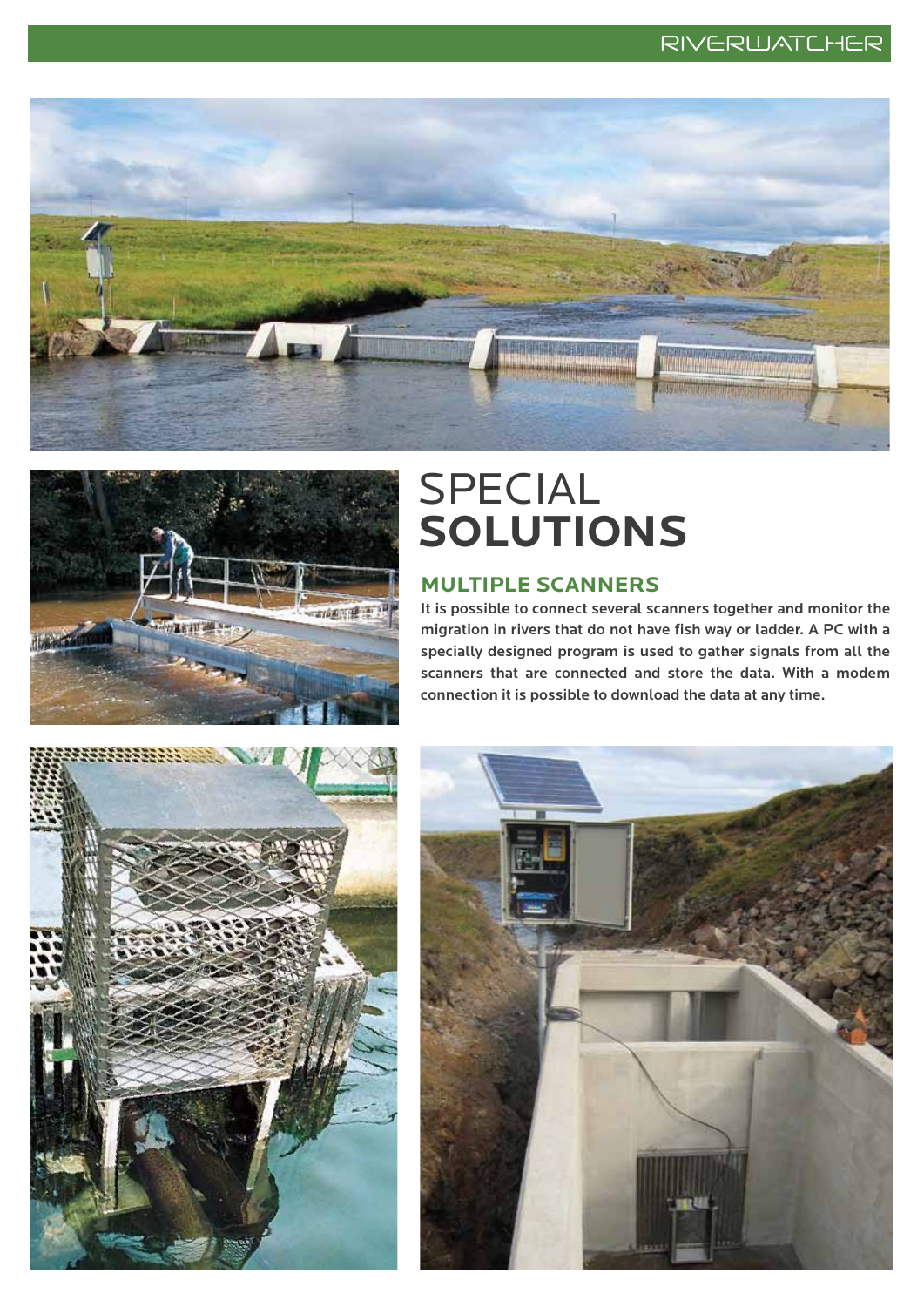### THE **INSTALLATION**

The installation site should be selected to ensure that all migrating fish will pass through the scanner with minimum of changes to the river.

The most common sites are fish ladders, fish-passways, or narrow sections of rivers. The circumstances can differ from one installation site to another but in most cases a metal grid (inscale) must be used to guide the fish through the scanner without blocking the water flow. The bars on the grid must be tight enough to prevent fish from passing through but allow maximum water flow and minimise build up of debris.



# **REMOTE CONTROL**

The Riverwatcher can be accessed remotly. This option makes it possible for users to control and check the status of the counter as well as download data from the Riverwatcher directly to a PC without visiting the site.

This option is strongly recommended to maximise the efficiency and operation of the counter. Regular remote checks can identify the status of power supply and build up of debris or damage to the scanner minimising counter downtime. Increasing the frequency of downloads reduces download time, minimising any risk of problems in transferring data files.

### THE **SOFTWARE**

The Riverwatcher software is used to analyse and present the data from the fish counter. It is possible to examine the migration pattern of fish over a particular period, by size groupings or for a particular time of the day. You can also examine temperature records for a particular period, and analyse silhouette images of each fish to verify the counting.



This chart shows the migration pattern over time, with the length and time of fish.



It is possible to analyse silhouette images of each fish, and sort fish in different groups.

| ٠<br><b>The Second Contract</b><br>٠<br>٠<br>٠<br>٠ | ٠<br>٠ |
|-----------------------------------------------------|--------|
|                                                     |        |

This chart shows the migration patterns over a selected period.



This chart shows the breakdown by size category. This chart shows the time of the day when



the fish were recorded.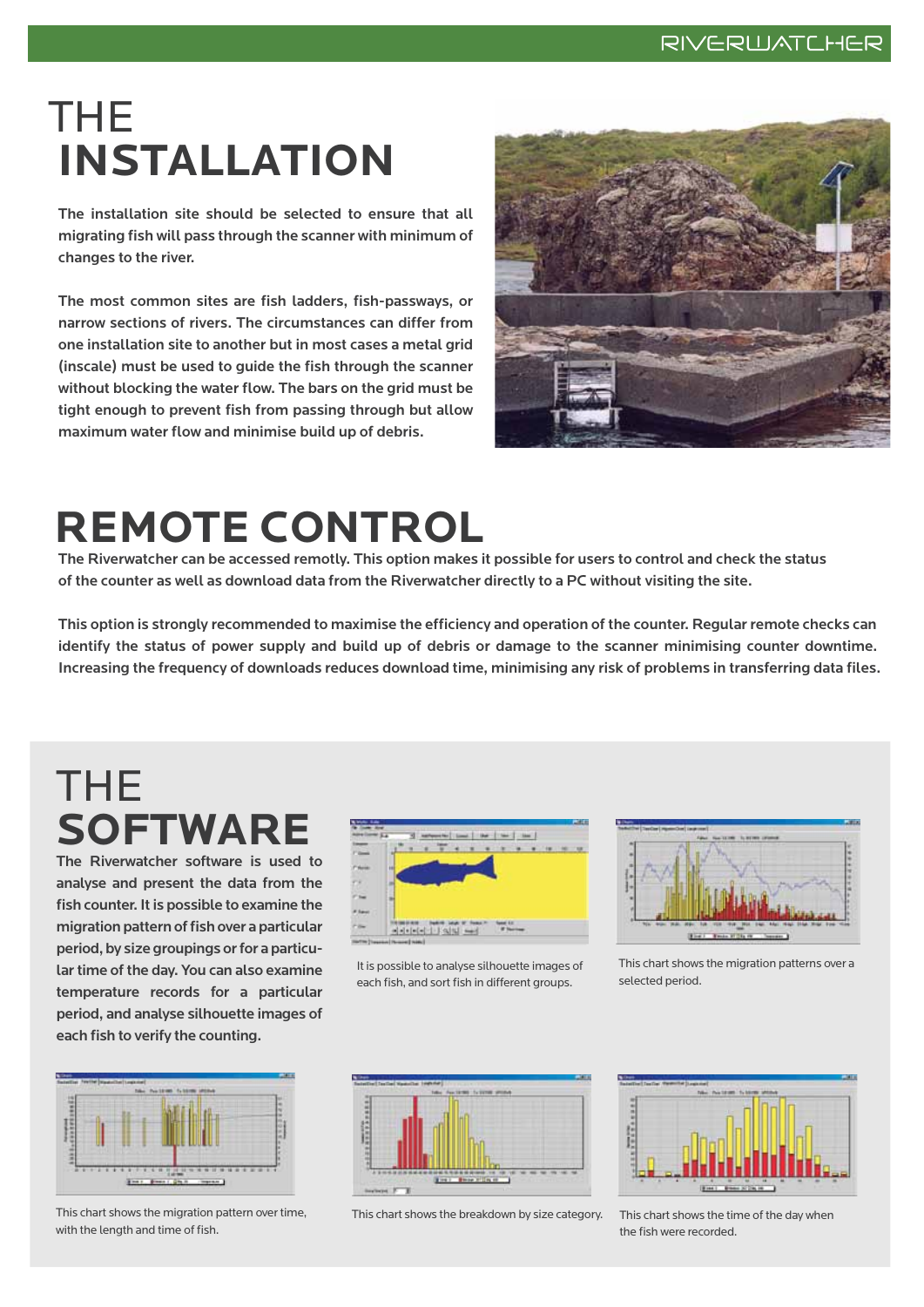# CAMERA **CONNECTION**

The Riverwatcher can be supplied with a digital camera system to record video or still images of fish passing through the scanner. The scanner triggers the camera to capture between 1 and 5 digital photos or a short video clip of each fish. The computer then automatically links the digital images to the other information contained in the database for that individual fish such as size, passing hour, speed, silhouette image, temperature etc.



![](_page_4_Picture_5.jpeg)

Lights and camera are installed in the photo tunnel **fish to the camera.** 

![](_page_4_Picture_7.jpeg)

A new Double Height Twin Scanner The camera, lights and scanner are connected to the PC through the connection box.

#### **REMOTE LOCATIONS**

The Riverwatcher with camera system can be used in remote locations with no mains power. Both the scanner unit and digital camera are connected to a 12V computer. The computer greatly increases the data that can be stored and analysed and can be supplied by solar or battery power.

#### **PHOTO TUNNEL**

For best images unaffected by sunlight or time of day, the photo tunnel is recommended. The standard tunnel is 160 x 105 x 63 cm (L x W x H) and is fitted with the underwater digital camera, lights and scanner unit. Standard opening between scanner plates is 40 cm. The tunnel ensures that the images are captured under controlled and constant lighting conditions, as well as the optimum position and distance of the

**SHIDENTIFICAT** FISH **IDENTIFICATION**

![](_page_4_Picture_14.jpeg)

The videos and the digital photos can be used with other data from the Riverwatcher to sort fish in groups according to species, sex and even in farmed or wild fish.

**REAL TIME** VIDEO $2 |z|$ The digital photos can then be used with other data from the Riverwatcher to sort sh in groups accord-凸 Live video from the camera can be viewed in real time at any time on the Riverwatcher computer screen. + Total Up Novements: 25 F Tund Down Mary

> Live video from the camera can be viewed in real time at any time on the Riverwatcher computer screen.